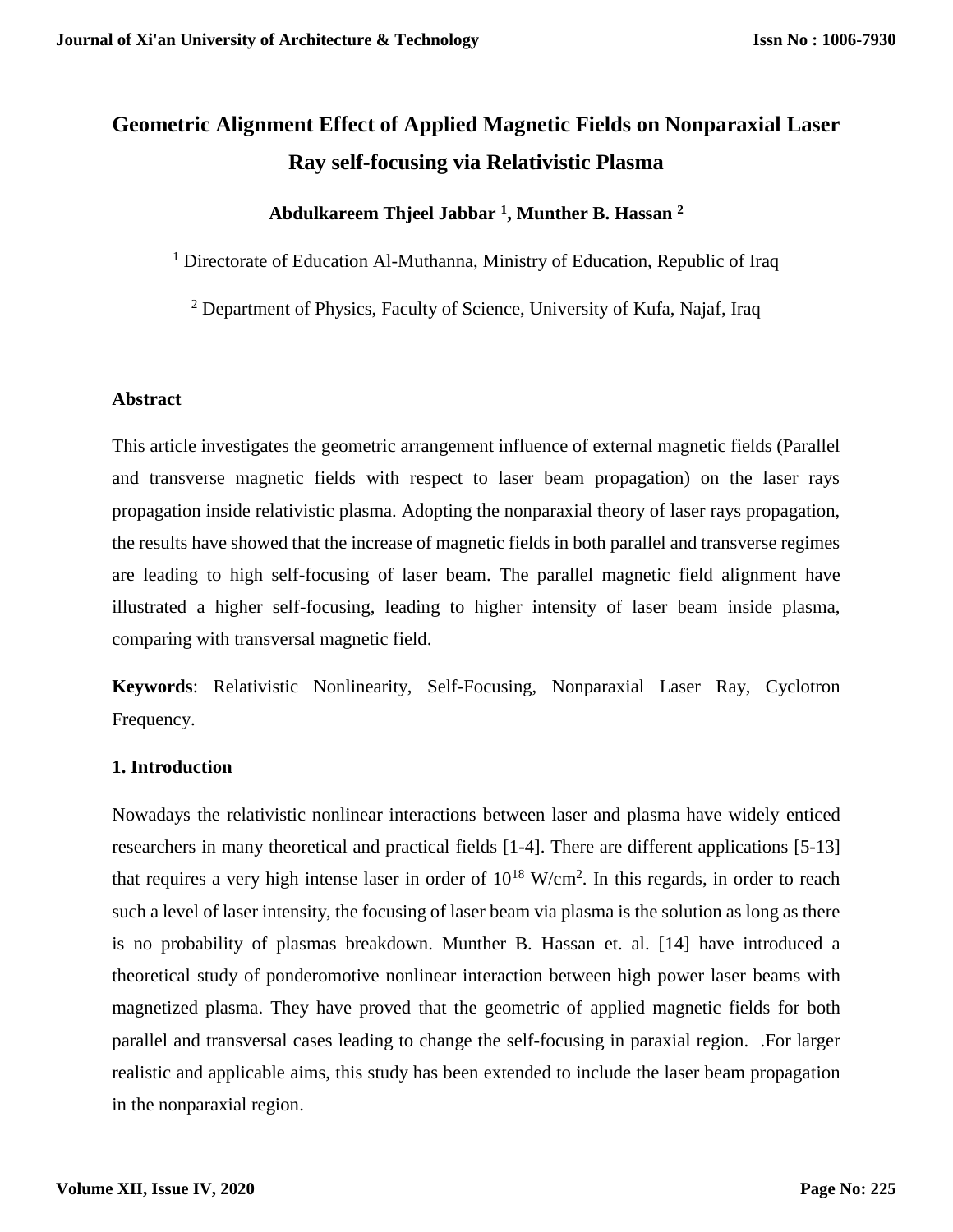In sections (2) and (3), the appropriate expressions of the nonparaxial laser beam self- focusing via magnetized plasma have been derived for both parallel and transverse magnetic fields respectively. To more understand of the self-focusing phenomenon, so deep discussion of numerical results and the most distinguished conclusions have been introduced in section (4) and section  $(5)$  respectively.

## **2. Self-focusing of nonparaxial laser beam in parallel magnetic field**

Postulating a Gaussian laser beam is propagating along an external magnetic field  $B_0$  in z-direction. Hence the electric field(  $\vec{E}_{0+}$  ) of laser ray may be given as

$$
\vec{E}_{0+} = \vec{A}_{0+} \exp i(\omega_0 t - k_{0+} z)
$$
 (1)

Where  $\vec{A}_{0+} = \vec{E}_x + i\vec{E}_y$  is the electric field amplitude,  $\omega_o$  is the angular frequency and  $k_{0+}$  is the wave vector.

To govern the laser beam propagation via magnetized plasma, one may introduce the wave equation as following:

$$
\nabla^2 \vec{E}_{0+} - \vec{\nabla} (\vec{\nabla} \cdot \vec{E}_{0+}) + \frac{c^2}{\omega_0^2} \varepsilon_+ \vec{E}_{0+} = 0 \tag{2}
$$

The relativistic dielectric tensor  $\varepsilon_+$  may be evaluated according upon Munther *et. al.* technique to become [15]

$$
\varepsilon_{+} = \varepsilon_{0+} + \varepsilon_{2+} \vec{A}_{0+} \vec{A}_{0+}^{*} = 1 - \frac{\left(\frac{\omega_{pe}}{\omega_{0}}\right)^{2}}{\left(1 - \frac{\omega_{ce}}{\omega_{0}}\right)} + \frac{\left(\frac{\omega_{pe}}{\omega_{0}}\right)^{2}}{\left(1 - \frac{\omega_{ce}}{\omega_{0}}\right)} a_{r+} \vec{A}_{0+} \vec{A}_{0+}^{*} (3)
$$

It is worth noting that the dielectric tensor consists of a linear  $(\varepsilon_{0+}=1-\frac{(\frac{\omega_{pe}}{\omega_0})^2}{(\frac{\omega_{pe}}{\omega_0})^2})$  $\frac{\omega p e}{\omega_0}\Big)^2$  $\left(1-\frac{\omega_{ce}}{\omega_{ce}}\right)$  $\frac{\partial^2 \phi}{\partial \omega_0}$  and a nonlinear

$$
(\varepsilon_{2+}\vec{A}_{0+}\vec{A}_{0+}^* = \frac{\left(\frac{\omega_{pe}}{\omega_0}\right)^2}{\left(1 - \frac{\omega_{ce}}{\omega_0}\right)} a_{r+}\vec{A}_{0+}\vec{A}_{0+}^*)
$$
 parts.  
Where  $\alpha_{r+} = \frac{e^2}{2m_0^2 c^2 \omega_0^2} \cdot \frac{1}{\left(1 - \frac{\omega_{ce}}{\omega_0}\right)^2}$  is the relativistic nonlinearity

Factor in presence of parallel magnetic field.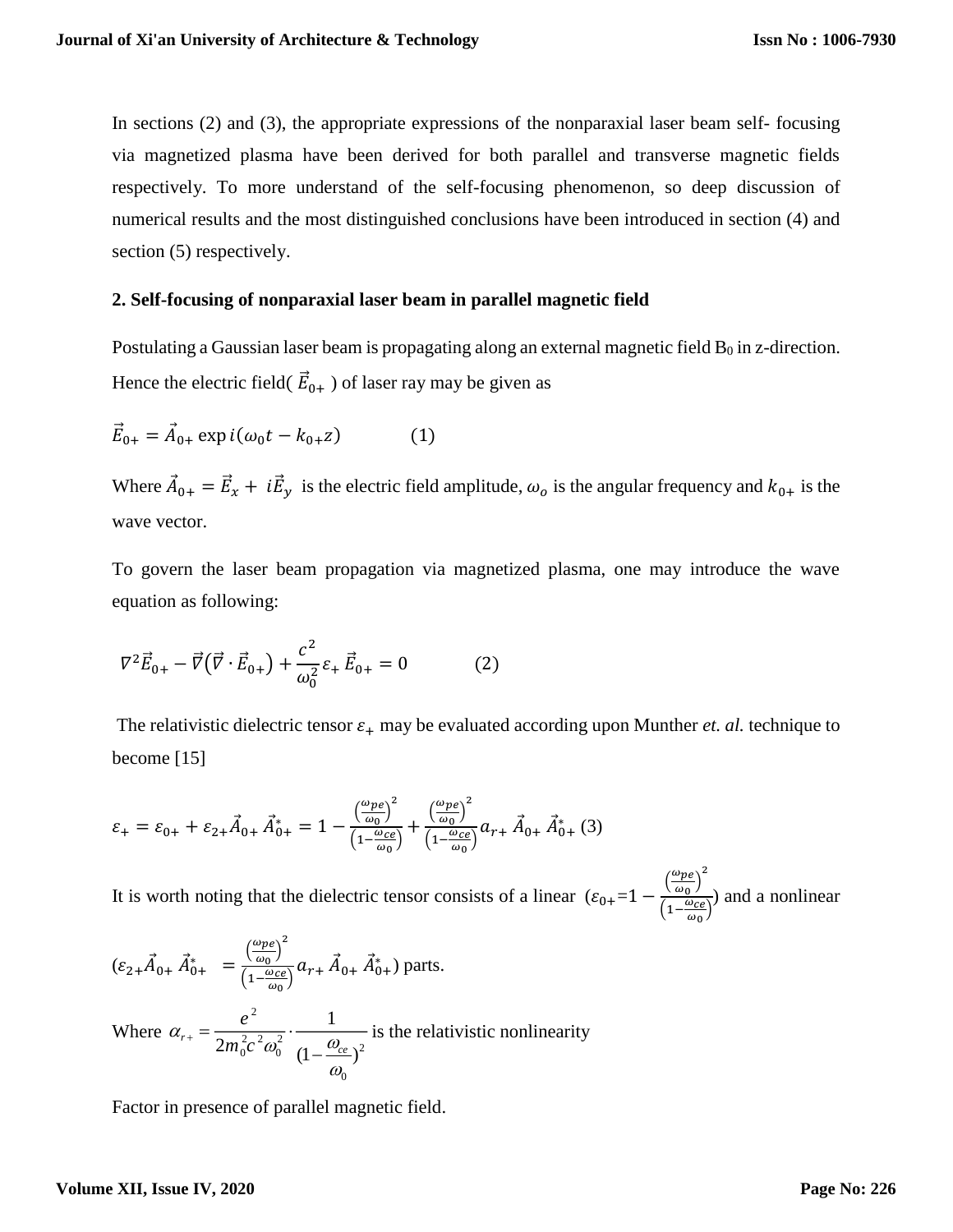Employing Eq. (3), the wave equation (Eq. (2)) may be rewritten as follows:

$$
\frac{\partial^2 A_{0+}}{\partial z^2} + \frac{1}{2} \left( 1 + \frac{\varepsilon_{0+}}{\varepsilon_{0zz}} \right) \left( \frac{\partial^2}{\partial x^2} + \frac{\partial^2}{\partial y^2} \right) A_{0+} + \frac{\omega_0^2}{c^2} (\varepsilon_{0+} + \varepsilon_{2+} A_{0+} A_{0+}^*) A_{0+} = 0 \tag{4}
$$

The product of non-linear part and  $\frac{\partial^2 A_{0+}}{\partial z^2}$  $\frac{\partial^2 A_{0+}}{\partial x^2}$  or  $\frac{\partial^2 A_{0+}}{\partial y^2}$  $\frac{A_{0+}}{\partial y^2}$  has been neglected [16]. To solve eq. (4) assuming  $A_{0+} = A'_{0+} \exp i(\omega_0 t - k_{0+} z)$  where  $A_{0+} = A'_{0+}$  is complex amplitude, we obtain:

$$
-2ik_{0+}\frac{\partial A'_{0+}}{\partial z} + \frac{1}{2}\left(1 + \frac{\varepsilon_{0+}}{\varepsilon_{0zz}}\right)\left(\frac{\partial^2}{\partial x^2} + \frac{\partial^2}{\partial y^2}\right)A'_{0+} + \frac{\omega_0^2}{c^2}(\varepsilon_{2+}A'_{0+}A''_{0+})A_{0+} = 0 \quad (5)
$$

Suggesting a 2-dimensional Gaussian beam  $\left(\frac{\partial}{\partial y} = 0\right)$  with introducing an phase  $A_{0+}$  =  $A_{0+}^0$  exp( $i k_{0+} S_+$ ), where  $(A_{0+}^0)$  is the real functions and  $(S_+)$  is the phase for the laser beam inside magnetic, so eq. (5) after segregation real and imaginary parts, can be written as following [17] :

$$
2\frac{\partial S_{+}}{\partial z} + \frac{1}{2} \left( 1 + \frac{\varepsilon_{0+}}{\varepsilon_{0zz}} \right) \left( \frac{\partial S_{+}}{\partial z} \right)^{2} + \frac{1}{2 k_{0+}^{2} A_{0+}^{0}} \left( 1 + \frac{\varepsilon_{0+}}{\varepsilon_{0zz}} \right) \frac{\partial^{2} A_{0+}^{0}}{\partial x^{2}} = \frac{\varepsilon_{2+}}{\varepsilon_{0+}} (A_{0+}^{0})^{2} \tag{6}
$$

$$
\frac{\partial (A_{0+}^{0})^{2}}{\partial z} + \frac{1}{2} (A_{0+}^{0})^{2} \left( 1 + \frac{\varepsilon_{0+}}{\varepsilon_{0zz}} \right) \frac{\partial^{2} S_{+}}{\partial x^{2}} + \frac{1}{2} \left( 1 + \frac{\varepsilon_{0+}}{\varepsilon_{0zz}} \right) \frac{\partial S_{+}}{\partial x} \frac{\partial (A_{0+}^{0})^{2}}{\partial x} = 0 \tag{7}
$$

In the non-paraxial ray theory,  $S_+$  can be expanded to  $S_+ = \frac{1}{2}$  $\frac{1}{2}x^2\beta_+(z) + \varphi_+(z)(\varphi_+)$  is a constant which does not depend onx). Introducing initially Gaussian beam amplitude [18],

$$
A_{0+} = \frac{E_{00}}{f_{0+}} \left( 1 + \alpha_{00} \frac{x^2}{x_0^2 f_{0+}^2} + \alpha_{02} \frac{x^4}{x_0^4 f_{0+}^4} \right)^{1/2} e^{-\frac{x^2}{2x_0^2 f_{0+}^2}}
$$
(8)

Where  $\alpha_{00}$  and  $\alpha_{02}$  represent are the non-paraxial coefficients.

$$
S_{+} = \left[ \frac{1}{\left( 1 + \frac{\epsilon_{0+}}{\epsilon_{zz}} \right)} \frac{1}{f_{0+}} \frac{df_{0+}}{dz} \right] x^{2} + \left[ \frac{S_{2+}}{x_{0}^{4}} \right] x^{4}
$$
(9)  

$$
\beta_{+}(z) = 2 \left( 1 + \frac{\epsilon_{0+}}{\epsilon_{zz}} \right)^{-1} \frac{1}{f_{0+}} \frac{df_{0+}}{dz}
$$
(10)

The final equations of laser beam self-focusing in non-paraxial region can be written as:

$$
\frac{d^2 f_{0+}}{dz^2} = \frac{\left(1 + \frac{\epsilon_{0+}}{\epsilon_{zz}}\right)^2}{4k_{0+}^2 x_0^4} \frac{1}{f_{0+}^3} (8\alpha_{02} - 3\alpha_{00}^2 - 2\alpha_{00} + 1) - \frac{\left(1 + \frac{\epsilon_{0+}}{\epsilon_{zz}}\right)}{2\epsilon_{0+}} \qquad (11)
$$
\n
$$
\frac{\partial S_+}{\partial z} = \left[\frac{\epsilon_{r+}(1 - \alpha_{00} + \alpha_{02}) E_{00}^2}{2\epsilon_{0+}f_{0+}}\right] - \left[\frac{\left(1 + \frac{\epsilon_{0+}}{\epsilon_{0zz}}\right)}{2x_0^2 k_{0+}^2 f_{0+}}\right] (\alpha_{00}^2 - 7\alpha_{00}\alpha_{02} + \alpha_{00}^3 - 2\alpha_{02}) - \frac{4S_{2+}}{f_{0+}}\frac{df_{0+}}{dz} \qquad (12)
$$

#### **Volume XII, Issue IV, 2020**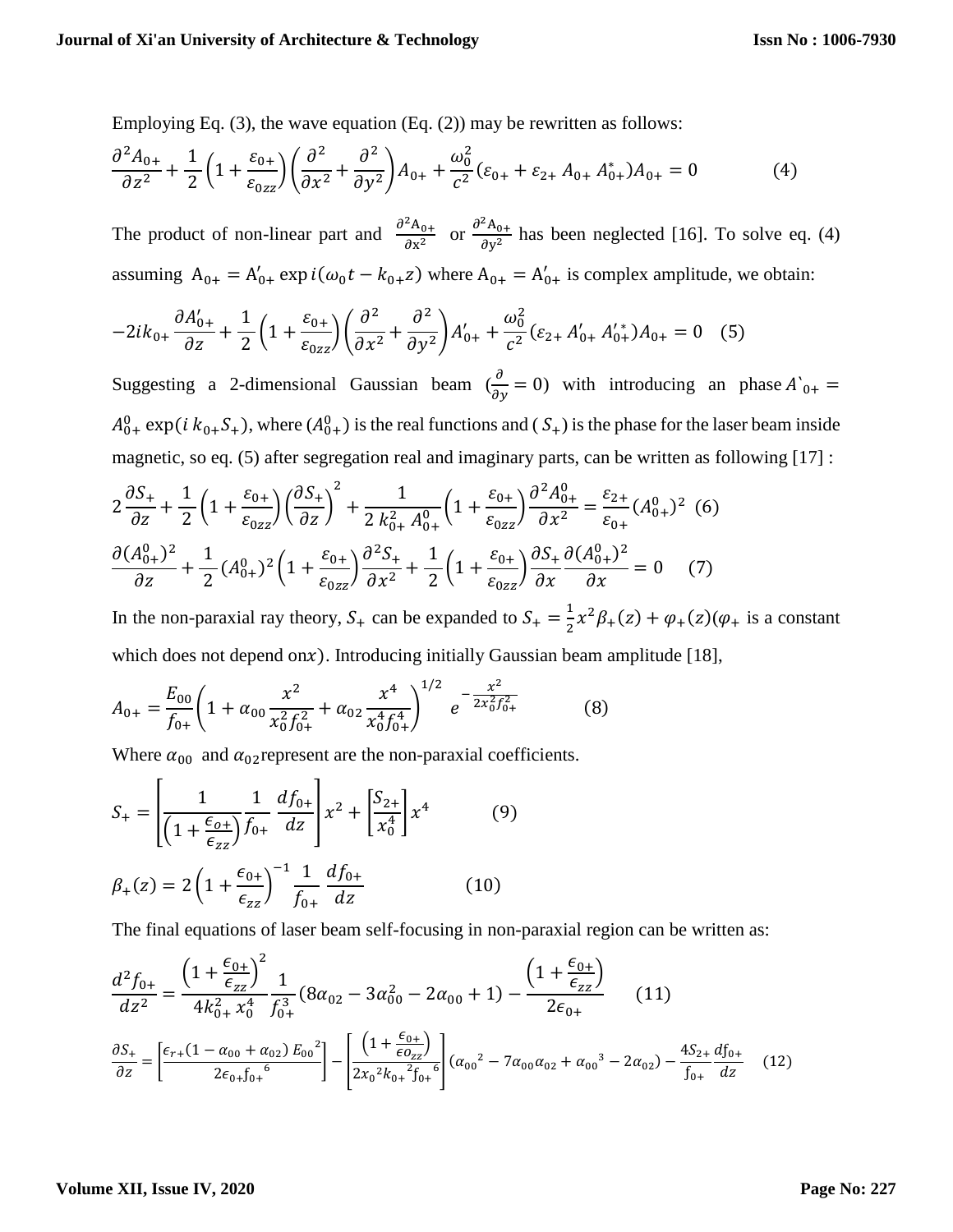$$
\frac{\partial \alpha_{00}}{\partial z} = \frac{-8f_{0+}{}^2S_{2+}}{x_o{}^2} \left(1 + \frac{\epsilon_{o+}}{\epsilon o_{zz}}\right) \tag{13}
$$

$$
\frac{\partial \alpha_{02}}{\partial z} = \left[ \frac{4f_{0+}{}^2 S_{2+}}{x_0{}^2} - \frac{12\alpha_{00}f_{0+}{}^2 S_{2+}}{x_0{}^2} \right] \left( 1 + \frac{\epsilon_{0+}}{\epsilon_{0zz}} \right) \tag{14}
$$

The first term in the right hand side of the Eq.11 is referring to the natural diffraction effect while the second term of it is representing the nonlinear self-focusing effect. It is more importance to mention that the oscillation pattern of the laser wave inside plasma is appearing as a result of the rivalry between these two effects (i.e. diffraction effect and self-focusing).

#### **3. Self-focusing of nonparaxial laser beam in transverse magnetic field**

In presence of the transversal magnetic field along z- axis, the electric field of the laser wave along the x- axis may be written as:

$$
\vec{E} = \vec{A} \exp i(\omega_0 t - k_0 x) \tag{15}
$$

Where the laser wave amplitude  $\vec{A} = \hat{x}A_x + \hat{y}A_y$  is complex function of space which is written as:

$$
\vec{A} = A_0 \exp i(k_0 S) \qquad (16)
$$

A<sup>o</sup> and S are representing the real and the phase functions of the laser ray amplitude.

The wave equation deciding the laser ray propagation through plasma is written as

$$
\nabla^2 \vec{E} = \vec{\nabla} (\vec{\nabla} \cdot \vec{E}) - \frac{\omega_o^2}{c^2} (\varepsilon_r. E) \qquad (17)
$$

The dielectric tensor  $\varepsilon_r$  of magnetized plasma is responsible the nonlinear behavior of laser wave. Motivating the relativistic nonlinearity and following Monika et. al.[19], one may introduce as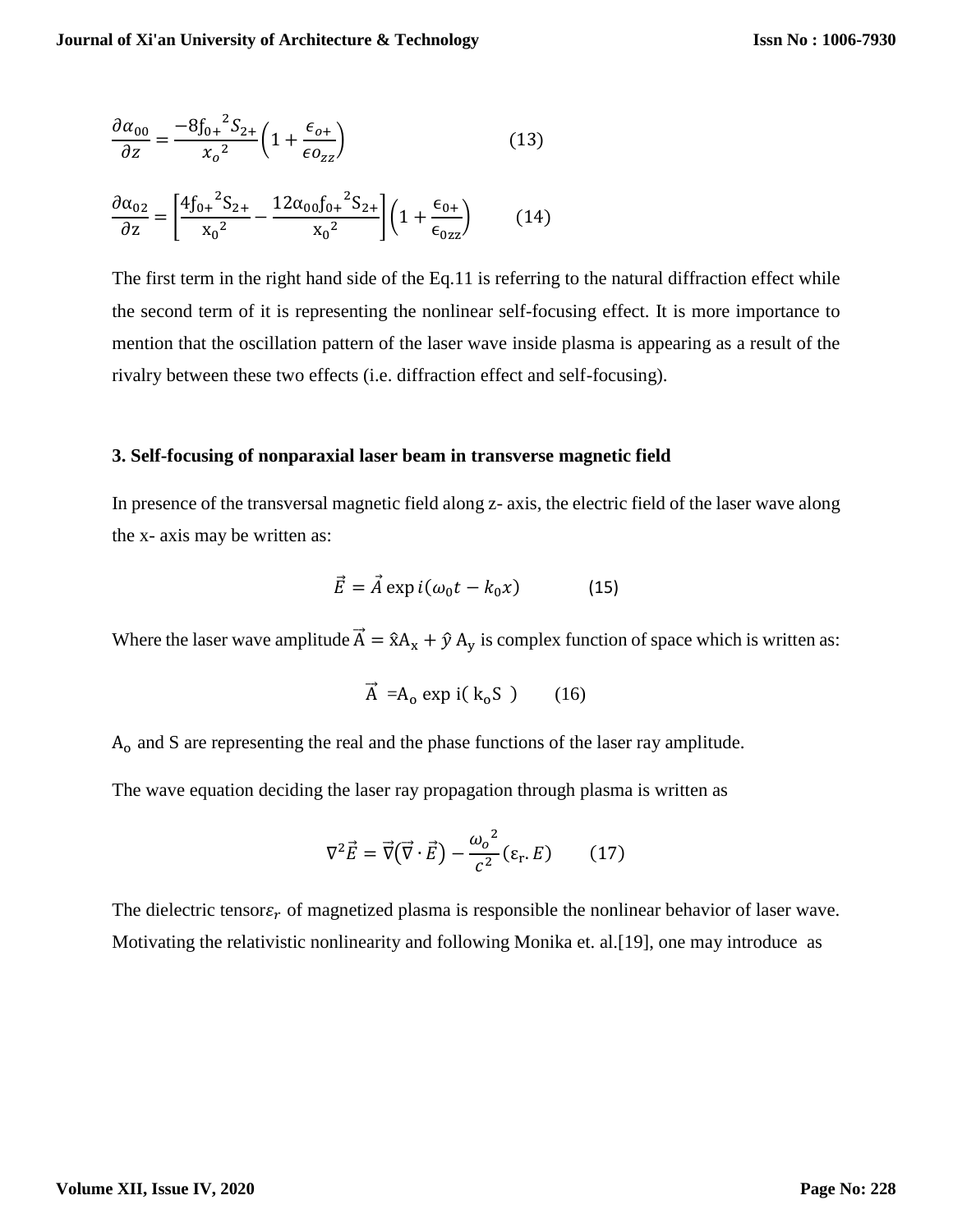$$
\varepsilon_{r} = \varepsilon_{0} + \varepsilon_{2} E_{y} E_{y}^{*} = 1 - \frac{\frac{\omega_{pe}^{2}}{\omega_{0}^{2}} \left( 1 - \frac{\omega_{pe}^{2}}{\omega_{0}^{2}} \right)}{\left( 1 - \frac{\omega_{u}^{2}}{\omega_{0}^{2}} \right)} + \frac{\frac{\omega_{pe}^{2}}{\omega_{0}^{2}} \left( 1 - \frac{\omega_{pe}^{2}}{\omega_{0}^{2}} \right)^{2} + \frac{\omega_{ce}^{2}}{\omega_{0}^{2}}}{\left( 1 - \frac{\omega_{u}^{2}}{\omega_{0}^{2}} \right)^{2}} \alpha_{r} E_{y} E_{y}^{*}, \quad (18)
$$

This equation contains a linear nonrelativistic term 2 2 2 2  $0<sup>0</sup>$  $0 - 1$  ( 2 2 0 1 1 1 *pe pe*  $\omega$  |  $\omega$  $\omega_{\circ}$  |  $\omega_{\circ}$ ε  $\omega$  $\omega$  $\left(1-\frac{\omega_{pe}^2}{2}\right)$  $\left( \frac{1-\frac{1}{\omega_0^2}}{\omega_0^2} \right)$  $=1-\frac{a_{u}^{2}}{\left(1-\frac{a_{u}^{2}}{2}\right)}$  $\left(\begin{array}{cc} & a_0^2 \end{array}\right)$ and nonlinear

relativistic term 
$$
\varepsilon_2 E_y E_y^* = \left[ \frac{\frac{\omega_{pe}^2}{\omega_0^2} \left( \left( 1 - \frac{\omega_{pe}^2}{\omega_0^2} \right)^2 + \frac{\omega_{ce}^2}{\omega_0^2} \right)}{\left( 1 - \frac{\omega_u^2}{\omega_0^2} \right)^2} \right] \alpha_r E_y E_y^*.
$$

Where 
$$
\alpha_r = \frac{1}{4} \left( \frac{e}{m_0 \omega_0 c} \right)^2 \left[ 1 + 3 \left( \frac{\omega_{ce}}{\omega_0} \right)^2 + 4 \left( \frac{\omega_{ce}}{\omega_0} \right)^2 \left( \frac{\omega_{pe}}{\omega_0} \right)^2 \right]
$$
 is the relativistic nonlinearity factor in

presence of transverse magnetic field.

As in section 2 and taken in our account the influence of transverse magnetic field on laser beam propagation via plasma, the final equations related with the self-focusing in nonparaxial region will become

$$
\frac{\partial f^2}{\partial x^2} = \left[ \frac{1}{k_o^2 x_o^4} - \frac{1}{f_o^3} \right] (1 - 2\alpha_{oo} - 3\alpha_{oo}^2 + 8\alpha_{o2}) - (1 - \alpha_o) \left[ \frac{\epsilon_{r E_{oo}}^2}{\epsilon_{o} x_o^2} \frac{1}{f_o^2} \right]
$$
(19)  
\n
$$
\frac{\partial S}{\partial x} = \left[ \frac{\epsilon_r E_{oo}^2}{2\epsilon_o f_o^6} \right] (1 - \alpha_{00} + \alpha_{02}) - (\alpha_{00}^2 - 7\alpha_{00}\alpha_{02} + \alpha_{00}^3 - 2\alpha_{02}) \left[ \frac{\left(1 + \frac{\epsilon_0}{\epsilon_{O_{ZZ}}}\right)}{2x_o^2 k_o^2 f_o^6} \right] - \frac{4S_2}{f_o} \frac{df_o}{dx}
$$
(20)  
\n
$$
\frac{\partial \alpha_{00}}{\partial x} = \frac{-8f_o^2 S_2}{x_o^2} \left(1 + \frac{\epsilon_o}{\epsilon_{oxx}}\right)
$$
(21)  
\n
$$
\frac{\partial \alpha_{02}}{\partial x} = \left[ \frac{4f_o^2 S_2}{x_o^2} - \frac{12\alpha_o f_o^2 S_2}{x_o^2} \right] \left(1 + \frac{\epsilon_0}{\epsilon_{0xx}}\right)
$$
(22)

#### **Volume XII, Issue IV, 2020**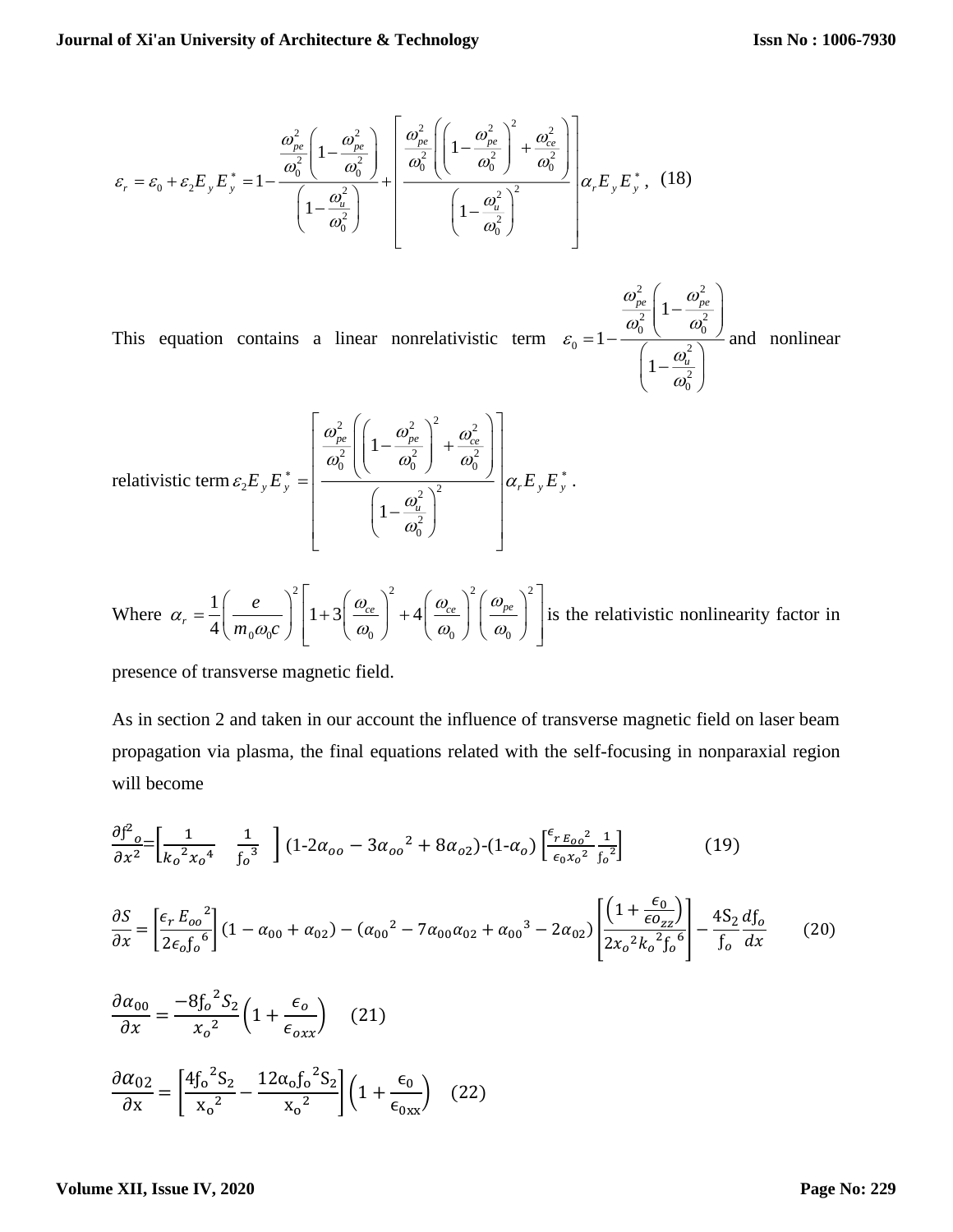Both set of the eqs. (11-14) and (19-22) for parallel and transverse magnetic field respectively have been numerically solved to understand the geometric arrangement influence on laser beam self-focusing inside plasma.

## **3. The numerical results and discussion**

In this study, the high intense (CO) pulsed laser is coupling with magnetized plasma in the nonparaxial region. The typical parameters of the laser plasma interaction are: The angular frequency of laser  $ray(\omega_0 = 3.77 \times 10^{14} \text{ rad} \cdot \text{sec}^{-1})$  identical to the laser frequency  $(\nu = 6 \times 10^{13} \text{ sec}^{-1})$ , the initial laser ray intensity  $(I = 10^{17} W / cm^2)$ , the initial laser ray radius  $(x_0 = 40 \,\mu\text{m})$ , the plasma densities  $(n_e = 2.8 \times 10^{18} \text{cm}^{-3})$  identical to the plasma frequency  $\left(\omega_{pe} = 0.9 \times 10^{14} \text{ rad} \cdot \text{sec}^{-1}\right)$ , the applied magnetic fields  $\left(B = (0.2, 0.6, 1)MG\right)$  identical to the cyclotron frequencies  $(\omega_{ce} = (0.37, 1.13, 1.88) \times 10^{13} \text{ rad. sec}^{-1})$ , the non-paraxial coefficients  $(\alpha_{00} = \alpha_{02} = 0.01).$ 

In presence of a parallel magnetic field, figure (1) is demonstrating the vibrating pattern of laser ray during its travelling inside plasma due to the competition between the linear and non-linear terms (see Eq. 11). It is worth to note that, along the normalized propagation distance, the decreasing of laser beam width parameter is corresponding to the increasing of magnetic field magnitudes. In general same behaviors for transverse magnetic field have been recorded but in weaker modality (see figure 2). To investigate the main behavior difference in both parallel and transverse magnetic fields, figure (3) explains that the laser beam self-focusing in parallel magnetic field case is greater comparing with transversal magnetic field state.

## **6**. **Conclusions**

One may see that the applied magnetic fields have a considerable role in enhancement the selffocusing phenomenon in both parallel and transversal states. In a parallel state, this role will be more evident on the self-focusing laser ray comparing with transversal magnetic field state. Whenever the power of the incident laser beam is greater than the critical power, the laser wave will demonstrate an oscillating behavior as a result of the vying between the nature diffraction phenomenon (diverging the laser beam) and self-focusing term (converging the laser beam).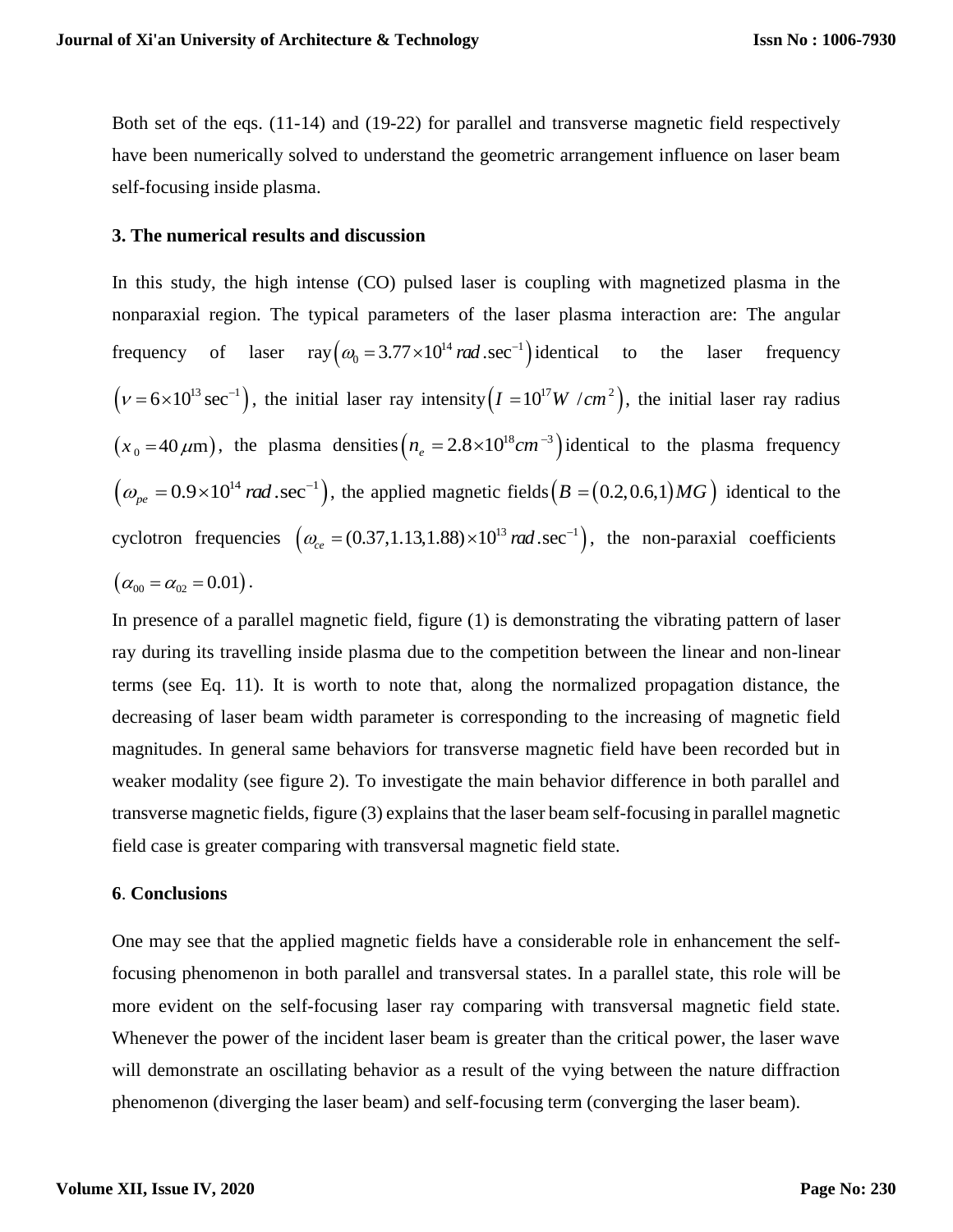## **Acknowledgment**

This work was supported by Ministry of Higher Education and Scientific Research, Government of Iraq. The authors thank the Department of Physics, Faculty of Science, University of Kufa, Najaf, Iraq, for helpful work.



**Fig.1.** (Color online) Variation of beam width parameter  $(f<sub>+</sub>)$  in nonparaxial region along the normalized propagation distance  $\left|\zeta\right| = \frac{2}{|k - x|^2}$  $_{0+}\lambda _{0}$ *z*  $\zeta_{+} = \frac{z}{k_{0+}x}$  $^{+}$  $\left(\zeta_{+}=\frac{z}{k-n^2}\right)i$  $k_{0+}x_{0}^2$ in presence of parallel magnetic field where dotted blue line, black dashed line and sold red line represent  $(\omega_{ce} = 0.01\omega_0, \omega_{ce} = 0.03\omega_0 \text{ and } \omega_{ce} = 0.05\omega_0)$  respectively.



.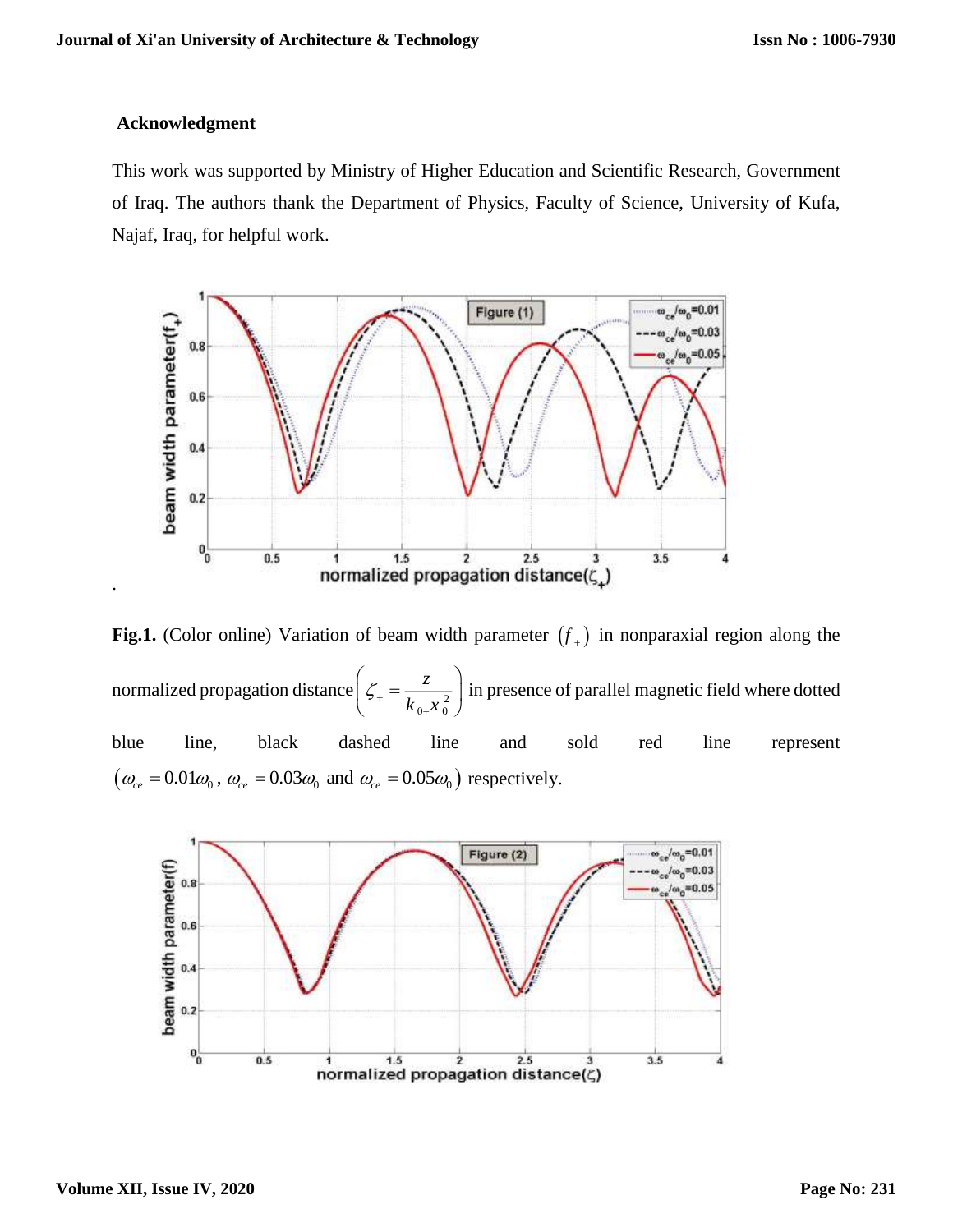**Fig.2.** (Color online) Variation of beam width parameter  $(f)$  in nonparaxial region along the normalized propagation distance  $\zeta = \frac{2}{1 - x^2}$  $0 \mathcal{N}$   $0$ *z*  $k_0 y$  $\left(\zeta = \frac{z}{1-z}\right)$  $\begin{pmatrix} k_0 y_0^2 \end{pmatrix}$ in presence of transverse magnetic field where dotted blue line, black dashed line and sold red line represent  $(\omega_{ce} = 0.01\omega_0, \omega_{ce} = 0.03\omega_0 \text{ and } \omega_{ce} = 0.05\omega_0)$  respectively.



**Fig.3.** (Color online) Variation of beam width parameter  $(f_{+}, f_{-})$  in nonparaxial region along the normalized propagation distance $(\zeta_*,\zeta)$  in presence of parallel and transverse magnetic fields

## **References**

[1] D.N.Guptak, H. Suk, K.Ayinash, (2013), Transient self-focusing of an intense laser pulse in magnetized plasmas under non-paraxial approximation. Laser Part Beams; 31(02), pp. 307-312.

[2] H. Kumar, M. Aggarwal, Richa, T.S. Gill, (2018), Self-focusing of an elliptic-Gaussian laser beam in relativistic ponderomotive plasma using a ramp density profile, J. Opt. Soc. Am. B: Opt. Phys ; 35 (7), pp.1635-1641 [,https://doi.org/10.1364/JOSAB.35.001635](https://doi.org/10.1364/JOSAB.35.001635) .

[3] S.D. Patil, M.V. Takale, T.S. Gill, (2015), Effect of light absorption on relativistic self-focusing of Gaussian laser beam in plasma, Eur. Phys. J. D ;69 (163),pp.1-4 .

[4] H.Kumar, M. Aggarwal, (2018), Self-focusing an elliptic-Gaussian laser beam in relativistic ponderomotive plasma using a ramp density profile, J Opt Soc Am B; 35(7), pp.1635–1641.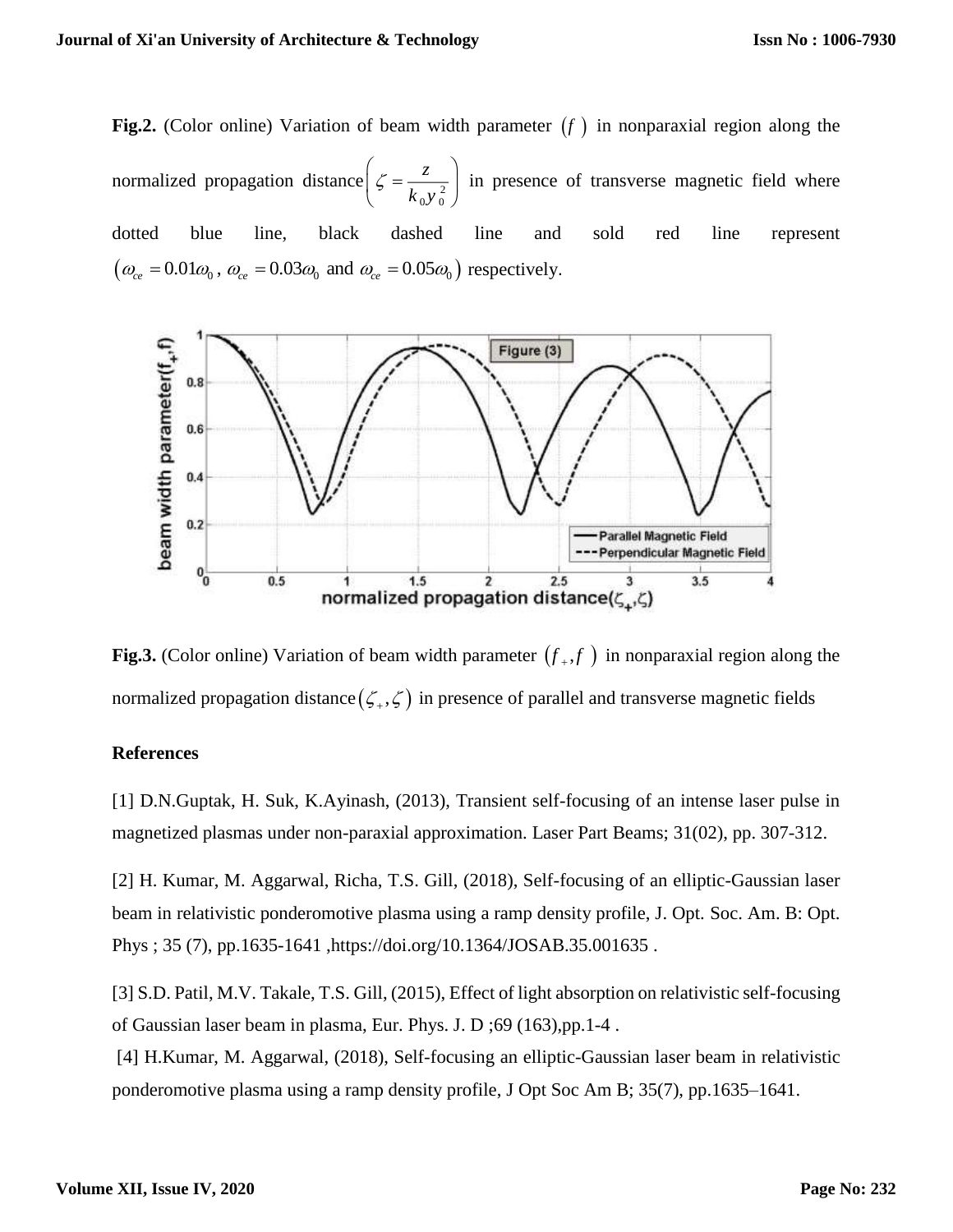[5] R. Kaur, T.S. Gill, R. Mahajan, (2017), Relativistic effects on evolution of a q-Gaussian laser beam in magnetoplasma: application of higher order corrections, Phys. Plasmas; 24(5), 053105, <https://doi.org/10.1063/1.4983309,pp.1-7> .

[6] K.Sharma, (1978), Transverse self-focusing and filamentation of a laser beam in a magnetoplasma, J. Appl. Phys.; 49 (4), pp. 2396-2400.

[7] A. Dobpoiu, C. Otani, K. Kawase, (2006), Terahertz-wave sources and imaging applications, Meas. Sci. Technol. ;17 (11),pp.R161-R174 .

[8] H.Sun ,P. Huang ,Y. Tzeng , J.Huang ,C.D. Lin ,C. Jin ,M. Chen ,(2017), Extended phase matching of high harmonic generation by plasma-induced defocusing. Optica; 4(8), pp.976-981.

[9] RA. Ganeev, (2007), High-order harmonic generation in a laser plasma: a review of recent achievements. J Phys B: Atom, Mol Opt Phys.; 4o (22), PP. R213-R253.

[10] P Zhang, AGR.Thomas, (2015), Enhancement of high-order harmonic generation in intense laser interactions with solid density plasma by multiple reflections and harmonic amplification. Appl Phys Lett.; 106: (13), pp. 1-4 .

[11] F.Jahangiri, M. Hashida, S. Tokita, T. Nagashima, M. Hangyo, S. Sakabe, (2013), Enhancing the energy of terahertz radiation from plasma produced by intense femtosecond laser pulses. App. Phys Lett; 102(19), pp. 1-4.

[12] P. Malik, SC. Sharma, R. Sharma, (2018), Coherent terahertz radiation from beam-driven upper hybrid wave in magnetostatic plasma. J Electromag Waves Appl; 32 (17), pp.2195-2209.

[13] A. Munafò et al., (2020), A computational model for nanosecond pulse laser-plasma interactions, J. Comput. Phys., 406, doi: <https://doi.org/10.1016/j.jcp.2019.109190> pp. (1-38).

[14] M.B.Hassan,A. Hassan , A.S.Obeis,Static magnetic field influence on pondromotive selffocusing of laser beam through plasma, Natural and Social Sciences ; 4( 5): , May (P): 2347-4580 9-20 © Impact Journals.